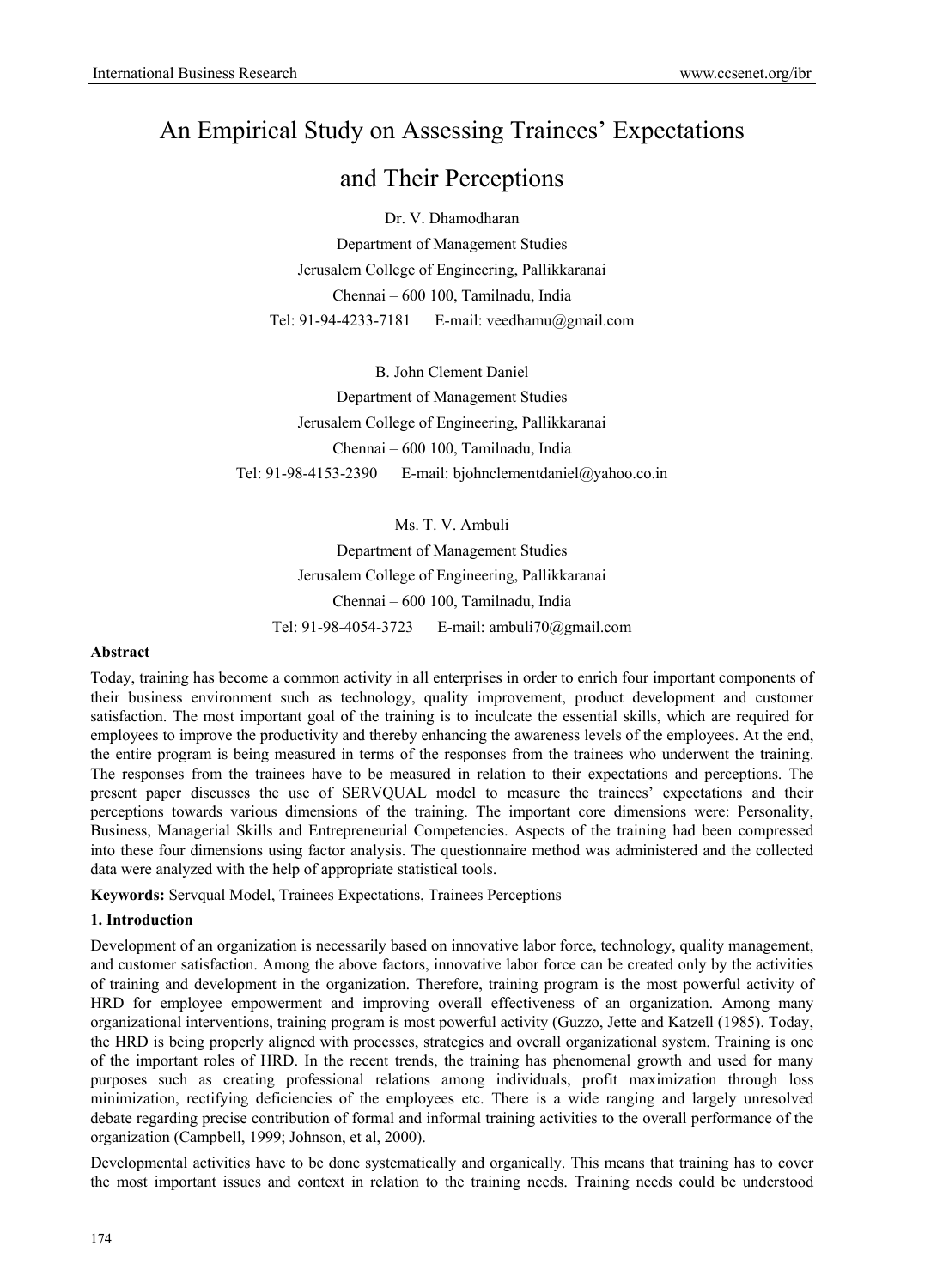through collection of feedback from the employees. Training evaluation has been used to find the effectiveness of the program in terms of analyzing training inputs and outcome from the training program. It is also helping the evaluators to decide about supplementary programs, if needed. The ultimate aim of any training program is to fulfill its objectives after intervention. A learning experience that seeks a relatively permanent change in individuals will improve their ability to perform on the job (Decenzo and P Robbins, 2002). Training evaluation makes the best judgment about value of the training program. Therefore, any training has three important activities. They are: identifying the areas needing change, planning and implementing the program and evaluating the program. Some of the expected economic and technological changes expected in the year 2000 are increase in the rate of skill obsolescence requiring more retraining; a trend towards more technologically sophisticated systems requiring more complex cognitive skills; a shift from manufacturing to service industries requiring more interpersonal skills; and more effective cross cultural skills (Goldstein and Gilliams –1990). Therefore, it has been proved that the training is a part of performance management, which improves the standard of the employees in an organization. It may be tailor-made or set for the training needs. However, it is ultimately used to inculcate the critical skills for the trainees of an organization.

In the present study, the researcher had taken up the case of trainees, who underwent training for sharpening and enhancing their knowledge/skills in the respected industries. There were four different groups of trainees who underwent the program. The training was a typical tailor made program. The common capsule was given to all types of trainees. Major aspects of the training for the study were: Personality, Business, Managerial Skills and Entrepreneurial Competencies. All the aspects in the training were compressed into the above four parameters, with the help of factor analysis. These four factors are expected to present in the program and these were treated as service quality of the training.

| Personality                          | <b>Business</b>                     |  |  |
|--------------------------------------|-------------------------------------|--|--|
| Self Confidence                      | Learning about Business             |  |  |
| Decision Making                      | Practical Knowledge                 |  |  |
| <b>Entrepreneurial Qualities</b>     | Awareness on Business               |  |  |
| Social Interaction                   | Making appropriate Referrals        |  |  |
| <b>Broad Vision</b>                  | Project Formulation                 |  |  |
| Achievement Orientation              | Knowing pros and cons in Business   |  |  |
| Innovativeness                       | Selection of right Business         |  |  |
| <b>Managerial Skills</b>             | <b>Entrepreneurial Competencies</b> |  |  |
| Decision Making Power                | <b>Mobilization of Resources</b>    |  |  |
| Capability to administrate the works | Accepting the Changes<br>٠          |  |  |
| <b>Managing Customers</b>            | <b>Information Seeking Behavior</b> |  |  |
| Managing human resources             | Commitment to Work Hard             |  |  |
| Ability to motivate the employees    | Understanding the Technical Aspects |  |  |
| Time Management                      |                                     |  |  |
| Crisis Management                    |                                     |  |  |

#### **2. Literature Survey**

The researcher has reviewed some of the empirical studies which are directly or indirectly related to the present study. Kirkpatrick (1959) provided four levels of criteria for evaluating a training program. They are: reaction, learning, behavior and results. Russel et. Al (1985) examined the relationship between the use of a corporate designed training program in basic sales procedures and corresponding store level results criteria (i.e. sales volume per employee and store image as evaluated by employees). Wagner and Roland (1992) used the third level of Kirkpatrick model to measure behavioral changes among the employees. Three approaches were used for measurement of behavioral changes (i) Questionnaire completion by the participants before and after the training (ii) Supervisory reports completed on the functioning of work groups before and after the training and (iii) Interview with managers. The result of the measurement was that there were no significant changes in the behavior among the employees. Grenough and Dixon (1982) suggested that measurement should identify what results the training should provide, what results have occurred, how present results are worthwhile, and how results will be used. Barrett and Connell (1998) had conducted a research to estimate the returns from in-company training. They have differentiated between general and specific training. In their final results, they had found that the general training has increased productivity but the specific training has no such effects. They had concluded that there might be a problem of matching new skills with old processes. Meyer and Raich (1983) compared the sales performance of behavioral-modeling-trained versus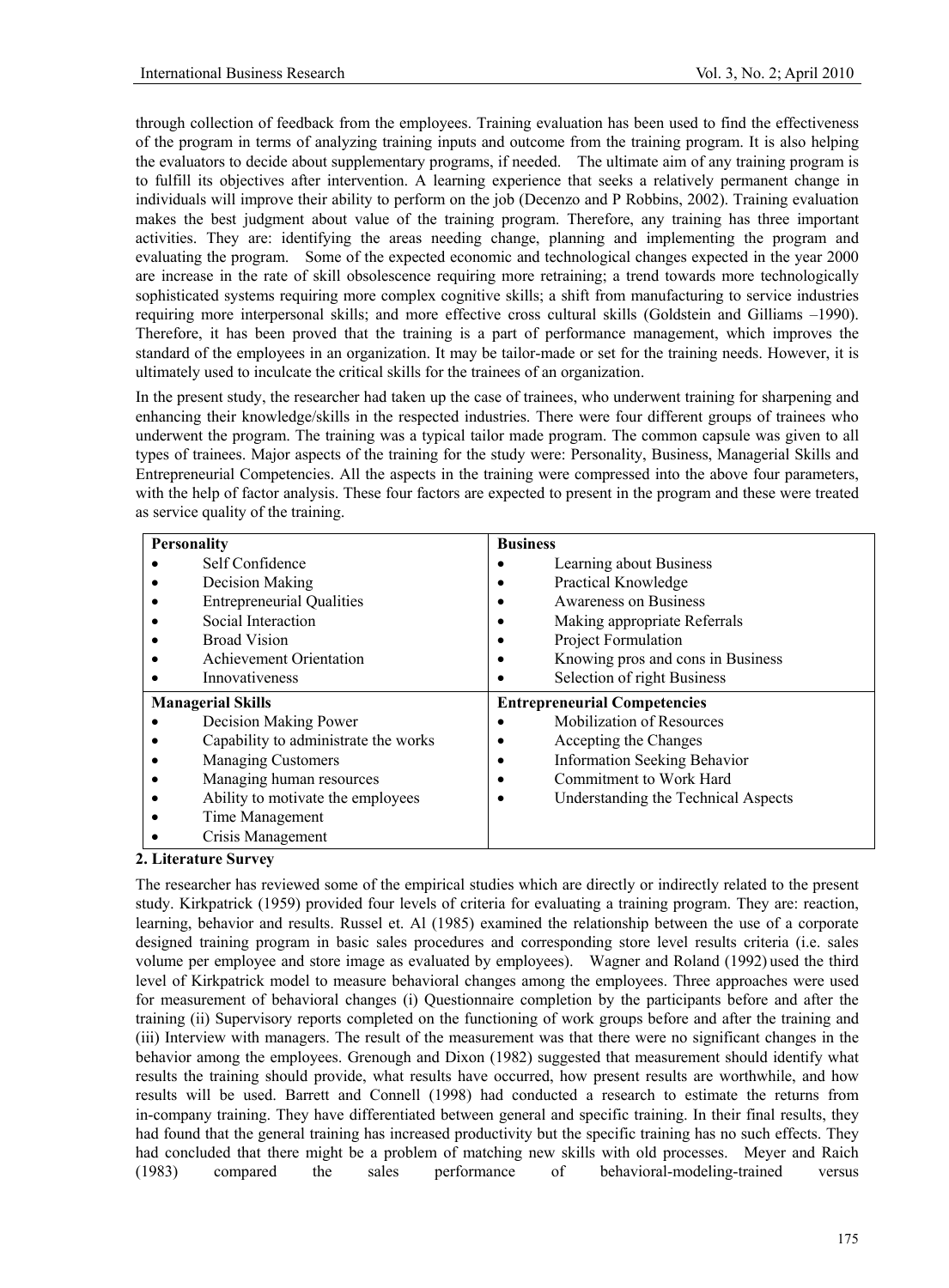non-behavioral-modeling-non-trained groups. They compated sales commissions per hour (before training and after training) of seven stores incorporating a new behavior modeling training approach to that of seven control group stores that received on - going and non-behavioral modeling training programs. Mathieu, Tannenbaum, and salas (1992) found that the best performance was produced when trainees were motivated to learn and reacted positively to the training. Miller and Friesen (1980) suggest that training employees in skills related to adaptation may help in making the changes functional.

Mathieu et al (1992) found that if the reaction was positive then the trainees' were highly motivated. Gist (1988) found that older trainees (over 45 years) had significantly lower performance than younger trainees. Marticocchio (1992) looked at the impact of the context of training had on trainees' performance. Gist (1988) found that participants trained by behavioral modeling method significantly outperformed trainees in the training condition. Bretz and Thompsell (1992) found that participants showed positive reaction for learning based training (LT) than lecture-based training (IL). Ganster, Williams, and Poppler (1991) focused on training to improve an individual's effective use of task knowledge. Burke and Day (1986) found that lecture/discussion/role play was very likely to generalize across situations using objective learning criteria. Russell et al (1984) compared a behavioral modeling trained group to a group trained without modeling films. They found that the behavior modeling trained group had more positive reactions to training and superior cognitive learning, but found no significant difference in on the job behavior. Moon-Hariton conducted a study at the engineering section of GE Company. Two years after the adoption of the training program, it was measured. The questionnaire was prepared and circulated among employees for their feedback.

## **3. Trainees' Expectations and Trainees' Perceptions**

The purpose of the paper is to assess the trainees' expectations and their perceptions. It examines trainees' expectations before the training and their perceptions after the transfer of knowledge. Transfer of knowledge means the interactions among the trainer and the trainees and the content and method, during the training process. Perception means what the trainees basically feel/perceive about the training contents, methodology, and trainers' competencies. Perceptions of trainees are formed based on the above said training activities. The responses from the trainees are related to the various factors of four parameters - Personality, Business, Managerial Skills and Entrepreneurial Competencies. The main goal of this work was to measure the trainees' expectations and their perceptions towards dimensions of the training. The SERQUAL method was applied to find the difference between these two parameters. The SERQUAL model was accepted as a good predictor of overall service quality (Babakus and Boller, 1992; Bolton and Drew, 1991; Brown and Swartz, 1989; Carmen, 1990; Parasuraman et al, 1991). The SERQUAL Scores on all dimensions of service quality were measured by the difference between the customers' expectations and perceptions (or) the customers' perceptions and expectations (Sachdev and Verma, 2004).

#### **4. Research Methodology**

The primary aim of this study was to examine the impact of training in terms of analyzing trainees' expectations and their perceptions. The researcher had employed descriptive research design to find the association between the variables. The participants who took training were considered for the analysis. The total population of the study was about 159. After rejecting some of the invalid responses, the total responses were exactly 122. The responses were classified based on the trainees' fields such as Group I: Automobiles-27 respondents, Group II: chemicals – 33 respondents, Group III: Textiles – 52 respondents, and Group IV: Electronics – 10 respondents. These respondents who had already availed the training program and responded after a year i.e the delayed questionnaire method (One year after the training) was administered to collect the data from all participants. The comprehensive questionnaire has got both direct and indirect types of questions. The researcher employed survey method in which mail interview was undertaken. The questionnaire was administered after inclusion of all possible questions and were tested them thoroughly. Both closed and open-ended questions were used in order to test the trainees on their expectations and perceptions.

#### **5. Statistical Applications**

A set of statistical tools is being employed according to the relevance of information required for the study. The one-way analysis of variance is applied when the experimental variables are in interval scale and the numbers of samples are in more than two groups. In order to find out significant difference among from group of trainees regarding various dimensions, the F statistics has been calculated through ANOVA.

F ratio = Variance between groups/Variance within groups is calculated and compared with the respective table value of F.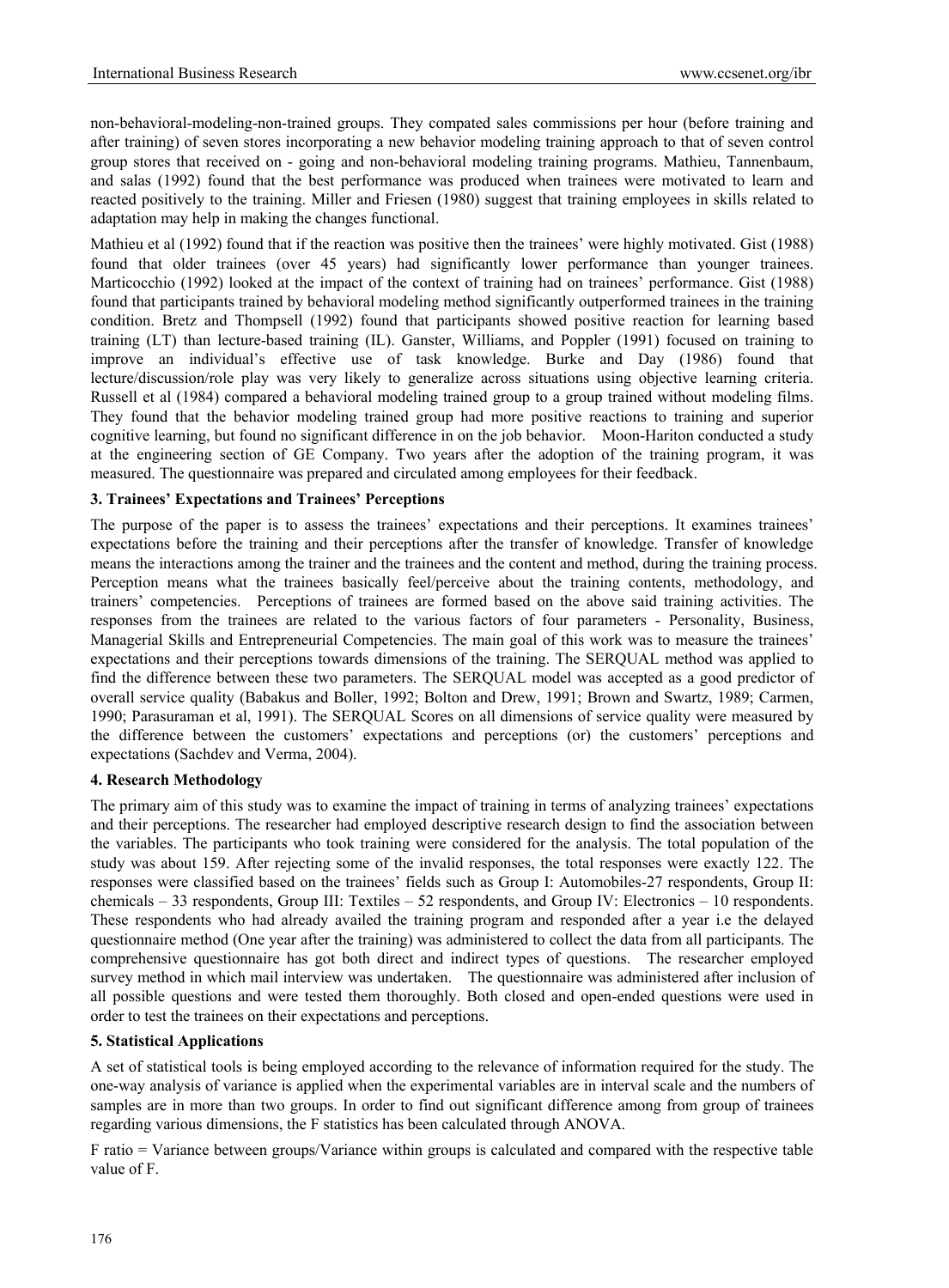Multiple regression is applied to analyze the impact of more than one independent variable on dependent variable. The multivariate statistical technique of factor analysis has wide applications in various social researches. Factor analysis has been applied to narrate the variables related to a particular object into a smaller set of new composite dimension with a minimum loss of information.

#### **6. Analysis and Findings**

According to SERQUAL applications, that is, in the case 1, the positive SERQUAL scores indicate that the customers perception are lesser than their expectations whereas in the case 2 the positive SERQUAL scores indicate that the customers perception are more than their expectations. In the present study the first formula had been applied to calculate the SERQUAL scores from various dimensions such as Personality, Managerial Skills, Entrepreneurial Competencies and Business of the training program among the trainees together.

The resulting SERQUAL scores (Refer Annexure I) show that all dimensions of the training program are positive which indicate that the trainees' perceptions are not up to the expected level in each dimension of the training. The SERQUAL score is identified as higher of 0.3967 in the case of Managerial Skills aspect of the training followed by the Entrepreneurial Competencies dimension of the training with the SERQUAL score of 0.3241. The mean overall trainees' perception is 3.0064 whereas their mean of expectation is 3.3024. In total, the SERQUAL score is 0.2960 which also indicates the lesser perception compared to expectation on various aspects of the training.

The SERQUAL scores on four different dimensions of the training may be different among the trainees, who are classified on the basis of profile variables such as Sex, Age, Education, Occupation, Family Size, Family Income, and Personality traits etc. The one-way analysis was administered to see the association between profile variables and the SERQUAL scores on personality, business, Managerial Skills and Entrepreneurial Competencies (Refer Annexure II). The resulting F statistics is calculated at 5 percent significant level. With respect to the SERQUAL score on Personality dimension of the training, the significant difference among the trainees is identified when they are classified on the basis of Age, and Personality traits since the respective F statistics are significant at 5% level. The significant differences identified for Business aspect are: Age, Type of Industry, Education, Material Possession, and Personality traits. The significant differences identified for Managerial Skills aspect are: Type of Industry, Education, Material Possession and Personality traits. The significant difference identified for Entrepreneurial Competencies is Material Possession and Personality traits. The highly associated profile variable with the SERQUAL scores on all four dimensions of the training is Personality traits of the trainees.

As explained, the dimensions of the training are compressed into personality, business, managerial skills and entrepreneurial competencies with the help of factor analysis. The SERQUAL score on the above said four dimensions of the training may also influence the perception on the business performance among the trainees. The multiple regression analysis was carried out to analyze the above effects (Refer Annexure III).

The fitted regression model is:

 $Y=a+b_1X_1+b_2X_2+b_3X_3+b_4X_4+e$ 

- $Y =$  Business Performance Index of the trainees
- $X_1$  = SERQUAL Score in Personality
- $X_2$  = SEROUAL Score in Business
- $X_3$  = SERQUAL Score in Managerial Skills
- $X_4$  = SERQUAL Score in Entrepreneurial Competencies

 $b_1$ ,  $b_2$ ,  $b_3$ ,  $b_4$  = Regression Coefficients of the independent variables

 $a =$  Intercept,  $e =$  Error Terms.

The analysis was applied to analyze the impact of SERQUAL score in four dimensions of the training on the perception on the business performance among groups of trainees and also for pooled data. The resulting regression coefficients indicate that the significantly influencing SERQUAL scores among the type I group trainees on the perception on business performance is Entrepreneurial competencies whereas among type II group trainees are personality and business. Among type III group trainees, significantly influencing SERQUAL scores are on personality and business whereas among type IV group trainees, this is SERQUAL score on personality. The changes in SERQUAL scores on all four dimensions indicate the changes in the perception on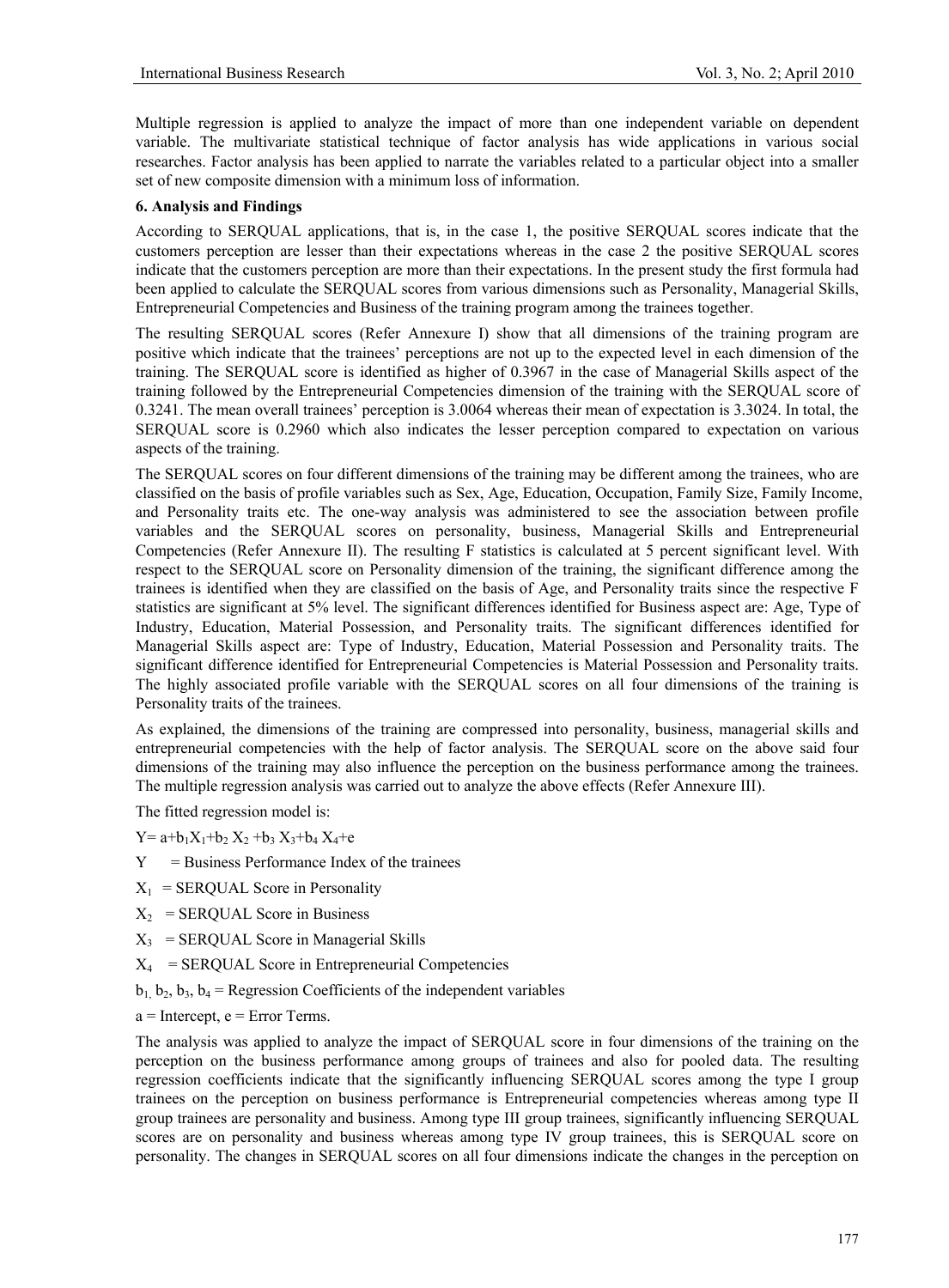the business performance to the extent of 78.87 %. The significant F statistics confirm the viability of fitted regression models.

## **7. Measures**

From the above analysis, the researcher found that all dimensions of the training program are positive which means trainees' perceptions are not up to their expected level in each dimension of the training. Therefore, it is confirmed that training has to concentrate on all dimensions with equal weightage. And, the training must be made according to the requirements only, that is, after making complete analysis on specific training needs. The conclusion for the study may be made that the strength of each dimension of the training may be appropriately enhanced to rectify the issue of differences between trainees' expectations and their perceptions.

## **8. Scope for the Future Research**

According to this present research, the specific research could be done in measuring trainees' expectations and their perceptions on trainers' competencies and training methodology. This could help the researcher to understand the differences between trainees' expectations and their perceptions on inputs of the training program. According to the result, the training needs could be altered which is basically needed by the trainees. This practice would meet the expectations of the trainees and final result will show that perceptions of the trainees will be more positive.

## **References**

Guzzo, R.A., Jette. R.D., and Katzell, R.A. (1985). "The Effects of Psychologically Based Intervention Programs on Worker Productivity: A Meta-Analysis". *Personnel Psychology* 38: 275-291.

Campbel M., (1999). "Learning Pays and Learning Works: A Review of the Economic Benefits of Learning", Report to NACETT, Sulbury: PROLOG.

Johnson S, M. Campbel and D. Deins. (2000). The Value of Training, Report to NACETT, Sulbury:

David A Decenzo and Stephen P Robbins. (2002), *Human Resources Management*, John Wiley & Sons, Inc.

Goldstein, I. L., and Gilliam, P. (1990). "Training System Issues in the Year 2000." *American Psychologist* 45(2): 134-143.

Kirkpatrick, D.L. (1959, 1960). Techniques for evaluating training programs. *Journal of the American Society of Training Directors* 13: 3-32.

Russell.J et. Al. (1985). Organizational Performance and Organizational Level Training and Support *Personnel Psychology* 38: 849-863.

Wagner R J and CC Roland. (1992). "How effective is Outdoor Training", *Training and Development*, 46(7), pp.61-66.

Grenough J and R Dixon. (1982). "Using Utilization to Measure Training Results", *Training,* 19,2, pp.40-42.

Barrett A and P O'Connell. (1998). "Does Training Generally Work? The Returns To In Company Training", ESRI Seminar Papar*.*

Meyer, H H & Raich S R. (1983). "An Objective Evaluation of a Behaviour Modeling Training Program." *Personnel Psychology* 36: 755-762.

Mathieu, J.D., Tannenbaum, S.I., and Sales, E. (1992). "Influences of Individual and Situational Characteristics on Measures of Training Effectiveness." *Academy of Management Journal* 35: 828-847.

Miller D., and Friemen, P.H. (1980). "Momentum and Revolution in Organizational Adaption." *Academy of Management Journal* 23: 591-614.

Babakus E and Boller G W. (1992). "An empirical assessment of the SERQUAL scale", *Journal of Business Research*, 24(1), May, pp.253-268.

Bolton R N and Drew J H. (1991). "A Longitudinal analysis of the impact of service changes on consumer attitudes", *Journal of Marketing*, 55(6), pp.1-9.

Brown S W and Swartz T A. (1989), "A gap analysis of professional service quality", *Journal of Marketing,* 53(8), April, pp.92-100.

Carman J M. (1990). "Consumer perceptions of service quality: An assessment of SERQUAL dimensions", *Journal of Retailing,* 66(4), Spring, pp.33-56.